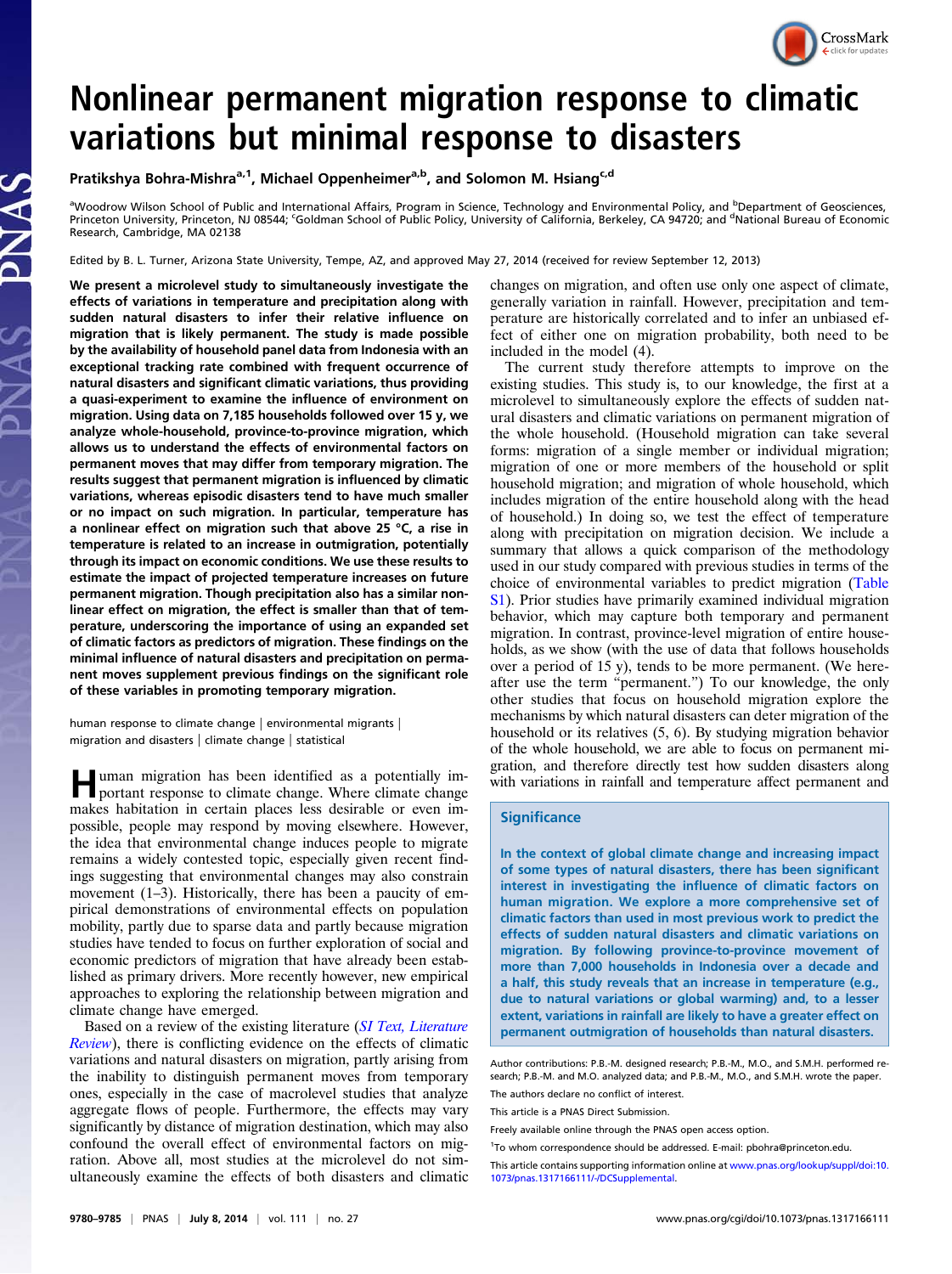relatively longer distance (province-to-province) migration as opposed to temporary movement; this allows us to complement the findings in some existing studies that generally conclude that natural disasters and rainfall result in temporary and short-distance moves while providing new evidence on the temperature–migration link in the context of microlevel studies.

To achieve these goals, we chose Indonesia as our study site because as the world's largest archipelago situated in a tectonically active location, the country is highly exposed to both geo-logic and climatic hazards ([SI Text, Background on Indonesia](http://www.pnas.org/lookup/suppl/doi:10.1073/pnas.1317166111/-/DCSupplemental/pnas.201317166SI.pdf?targetid=nameddest=STXT)). In addition, as the world's fourth most populous country with ∼40% of the labor force engaged in agriculture and more than 60% of the total population living in the coastal areas, the country is extremely vulnerable to the impacts of climate variations and extreme events ([SI Text, Background on Indonesia](http://www.pnas.org/lookup/suppl/doi:10.1073/pnas.1317166111/-/DCSupplemental/pnas.201317166SI.pdf?targetid=nameddest=STXT)). At the same time, the availability of household panel data with an exceptional tracking rate allows us to use a difference-in-differences approach to study the migration of households before and after disasters as well as establish a plausibly causal link between climatic variations and migration. We use the Indonesian Family Life Survey (IFLS), a household panel survey representative of ∼83% of the Indonesian population from 13 of the 27 provinces in 1993 ([Fig. S1\)](http://www.pnas.org/lookup/suppl/doi:10.1073/pnas.1317166111/-/DCSupplemental/pnas.201317166SI.pdf?targetid=nameddest=SF1). The IFLS provides data on 7,185 original households, followed over a period of 15 y (Materials and Methods). The migration outcome we predict captures migration of households, which is likely permanent. We track wholehousehold migration for a 15-y period during which the original households are followed with a very high retention rate even after they migrate. Some 95% of the migrant households end up migrating only once and do not return to their original province during the entire 15-y period. Therefore, at least in the Indonesian case, the provincial level migration of households seems to be permanent (see [SI Text, Internal Migration in Indonesia](http://www.pnas.org/lookup/suppl/doi:10.1073/pnas.1317166111/-/DCSupplemental/pnas.201317166SI.pdf?targetid=nameddest=STXT), for more on internal migration in Indonesia).

The household panel data are supplemented with data on natural disasters taken from DesInventar database, which provides disaster-related data using information on disasters of different intensities based on preexisting official data, academic records, newspaper sources, and institutional reports. Different types of disasters may not all affect migration in the same way, thus cancelling out each other's effects on migration. For our analysis, we therefore separately estimate the effects of each type of disaster. Furthermore, we use multiple measures to capture the different ways in which a disaster may affect the population, for three primary reasons. First, we believe that the intensity of disaster rather than simply the occurrence of disaster should more accurately predict its effect. Measures such as number of deaths, number injured, number of houses destroyed, and amount of financial loss (captured by monetary loss measured in Indonesian Rupiah) from each type of disaster aggregated at the province level are used to capture both the frequency as well as the intensity of disasters. Second, relying on a single measure of a disaster may not capture its overall effect because a certain event may result in large financial losses but inflict little physical harm. Third, using alternate measures of disaster allows one to compare and confirm results, and can be used as a robustness check (Materials and Methods).

Finally, for measures of climatic variations, we construct estimates of average temperature and precipitation for each province during each observation interval (Materials and Methods), because temperature and rainfall variations together provide a more complete measure of the extent of climate variations that may affect migration (7).

### Results

To identify the impact of climatic variations and sudden disasters on household migration, we exploit our panel data structure, which allows us to use random variations in the incidence of disasters and weather patterns experienced by households over time. We run an empirical model, which predicts annual probability of migration due to the effects of random multi-year variations in temperature, precipitation, and disasters measured over the period that coincides with the period for which migration is observed as captured in the equation below:

$$
M_h(t) = \alpha_1 T_p(t_1) + \alpha_2 T_p^2(t_1) + \alpha_3 R_p(t_1) + \alpha_4 R_p^2(t_1)
$$
  
+ 
$$
\sum_{i=1}^4 \beta_i X_{ip}(t_1) + \sum_{n=1}^{10} \mu_n Z_{nh}(t_1 - t_1) + P_p + T(t) + \varepsilon_h(t),
$$

where,  $M_h(t)$  is the probability per annum that household h migrates to another province within time period  $t$ , where  $t$  is defined as periods 1993–1997, 1997–2000, and 2000–2007 (Materials and Methods). We introduce a quadratic function of temperature (T) and precipitation (R) with coefficients  $\alpha_1$  and  $\alpha_2$  representing the quadratic effects of average temperature, whereas  $\alpha_3$  and  $\alpha_4$  capture the quadratic effects of average annual precipitation on annual outmigration probability. The weather variables are measured for period  $t_1$  in province p where household h originally resides with  $t_1$  representing the most recent years of exposure that includes small possible lag effects. We define  $t_1$  as 1992–1997, 1996–2000, and 1999–2007 for the corresponding migration flows recorded for 1993–1997, 1997–2000, and 2000– 2007, respectively. Similarly,  $\beta_1$  to  $\beta_4$  represent the effects of the disaster variables  $(X)$  such as the total number of deaths from the four types of disasters  $i$  that resulted during period  $t_1$  in province p where household h resides originally.

The household's propensity to migrate may be affected by a number of household level characteristics  $(Z)$ . For example, migrants are often self-selected by their level of financial and human capital as well as the demographic characteristics of the household head (8, 9). The coefficient  $\mu_n$  therefore represents the effects of household-level characteristics such as value of a household's assets used as a proxy of household's wealth; whether the household owns a nonfarm business; whether the household is a farming household; ownership of house; and the household's size. Among the demographic attributes of the household head, we control for sex, age, and education. All these variables are measured at the beginning of each time period t captured by  $(t_1 - t + 1; e.g., 1993$  household characteristics are used for 1993–1997 migration flow, and so on).

According to economic theory, people respond to geographic wage differentials and migrate where the expected returns exceed the expected costs of movement (10). More developed provinces with better opportunities and higher wages could therefore provide an economically more attractive environment for migrants. Thus, we control for province fixed effects represented by  $P_p$ , which also account for migration due to social capital or network effect at the provincial level ([SI Text, Social](http://www.pnas.org/lookup/suppl/doi:10.1073/pnas.1317166111/-/DCSupplemental/pnas.201317166SI.pdf?targetid=nameddest=STXT) [Capital Effect](http://www.pnas.org/lookup/suppl/doi:10.1073/pnas.1317166111/-/DCSupplemental/pnas.201317166SI.pdf?targetid=nameddest=STXT)) by controlling for province-level characteristics that are likely to be correlated with environmental variables and may also influence migration. To avoid correlating trends in our predictors of interest, other variables, and our migration outcome, we also account for common trend behaviors by including year fixed-effects represented by  $T(t)$  in all of our models. These year fixed-effects account for any unobservable common climatic shocks, such as the El Niño Southern Oscillation (ENSO), which could be correlated with temperature exposure as well as migration outcomes. These fixed effects also account for other factors that are common across the sample that may affect migration trends, including factors such as policy changes, economic cycles, political events, and technological advancements.

We use the above specification but with different measures of disasters in the next three sets of regressions. In other words, the variable  $X$ , which represents the number of deaths due to each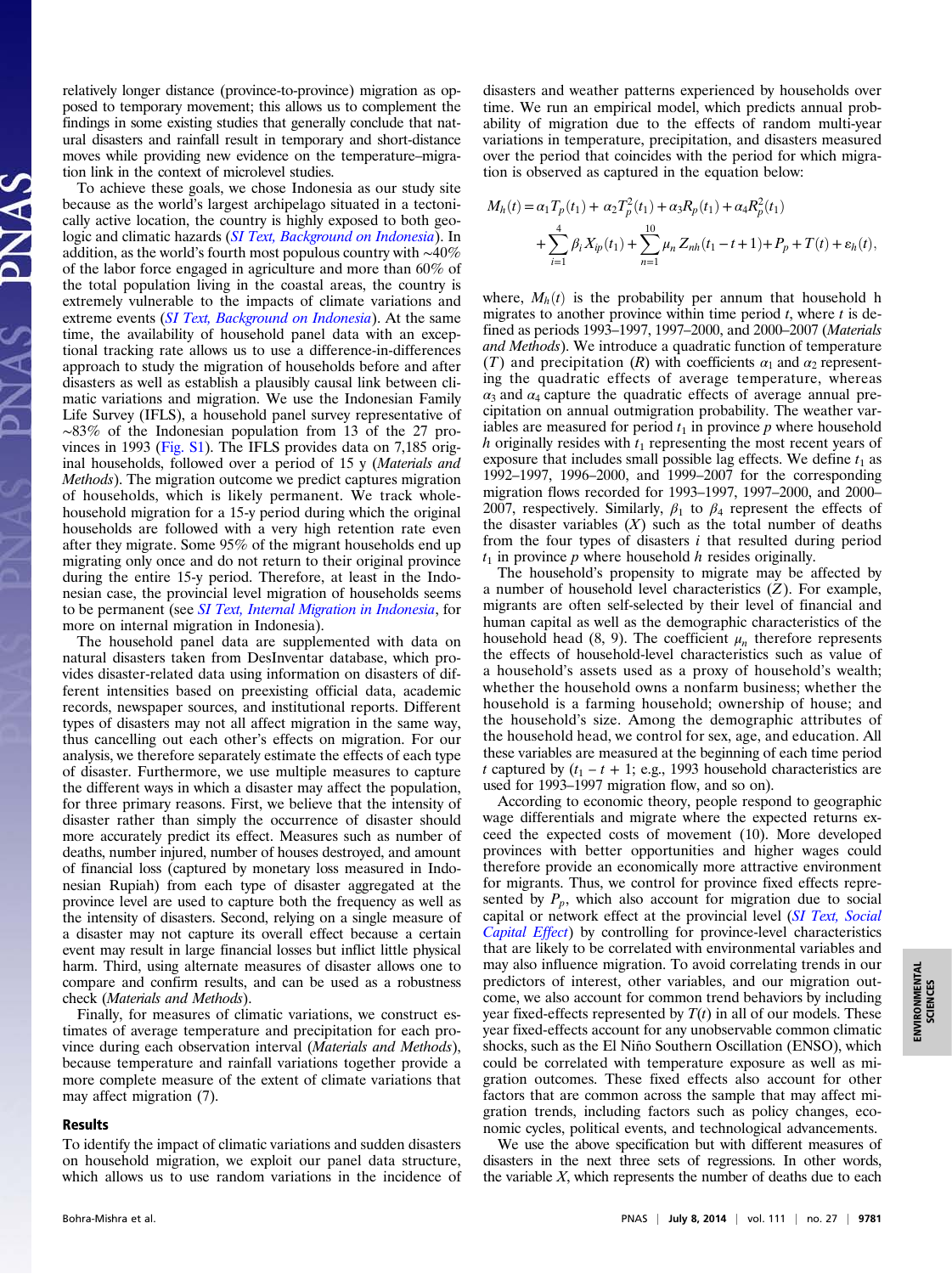disaster in our baseline specification, is later replaced with number injured, houses destroyed, and financial losses from the four types of disasters. In all regressions, we report heteroskedasticity-robust SEs using multidimensional clusters that account for correlations within each province year and any within-household correlation over time (11). Households simultaneously present in a common province are exposed to the same local job market, level of development, culture of migration, etc. The migration pattern of a household might also be correlated across time. Consequently, there is a possible correlation within household and within province years, which we adjust for in our SE estimates.

Similarly, spatial autocorrelation, especially in weather patterns attributable to ENSO events, may cause neighboring provinces to share spatially correlated disturbances. Although our year effects will control for average effects that are common across the sample, it will not be able to account for any spatial heterogeneity in spatial correlation; to account for this, we collapse our household level data to the province-year level and predict the provincial outmigration rate of households over time using a SE estimator that accounts for both spatial autocorrelation across provinces as well as temporal autocorrelation within provinces (12). This approach dramatically reduces our sample size, making our results somewhat conservative, but it allows us to account for spatial and temporal autocorrelation as well as correlation within province years. The results we discuss below are robust using this conservative approach [\(Table S2](http://www.pnas.org/lookup/suppl/doi:10.1073/pnas.1317166111/-/DCSupplemental/pnas.201317166SI.pdf?targetid=nameddest=ST2)).

Table 1 summarizes results on the effects of temperature, precipitation, and disasters on annual migration probability using four different measures of disasters (see [Table S3](http://www.pnas.org/lookup/suppl/doi:10.1073/pnas.1317166111/-/DCSupplemental/pnas.201317166SI.pdf?targetid=nameddest=ST3) and [SI Text,](http://www.pnas.org/lookup/suppl/doi:10.1073/pnas.1317166111/-/DCSupplemental/pnas.201317166SI.pdf?targetid=nameddest=STXT) [Effects of Household Characteristics on Migration](http://www.pnas.org/lookup/suppl/doi:10.1073/pnas.1317166111/-/DCSupplemental/pnas.201317166SI.pdf?targetid=nameddest=STXT), for results on the effects of household level characteristics). Using each measure of disaster, we summarize results with and without the household-level predictors of migration. For example, results in the first two columns use number of deaths as measure of disaster with the left-hand side column being the base model and the right-hand side column representing the full model with household level controls. All eight regressions consistently establish a significantly nonlinear effect of temperature on migration. The turning point value is at 25 °C, which means below the period-average temperature of 25 °C, any increase in temperature reduces outmigration, but above 25 °C a rise in

temperature is related to an increase in outmigration. These results are comparable to previous findings where the turning point for average annual temperature was 23.5 °C (13, 14).

Fig. 1 presents the partial effect of temperature on migration, which clearly shows the nonlinear effect of temperature. We find that above 25 °C, outmigration increases nonlinearly with temperature such that a 1  $\degree$ C increase in temperature from 26  $\degree$ C to 27 °C increases the annual probability of migration by 0.008 (0.8% points), but an increase from 27 °C to 28 °C raises the annual outmigration probability by 0.014, holding other variables constant.

Next, in all of the regressions there is a consistent significantly nonlinear effect of precipitation on migration, which appropriately captures the expectations for the rainfall–migration link at the extremes (Fig. 1). The turning point value is at ∼2.2 m of average annual precipitation, which suggests that below the period-average annual precipitation of 2.2 m, any increase in rainfall reduces outmigration, but above it, any increase in rainfall increases outmigration such that with a rise in precipitation from 2.3 m to 3.3 m for example, a household's annual migration probability goes up by 0.00146. The effect, however, is much smaller compared with the effect of temperature on migration, which is consistent with previous findings that even agriculture-related outmigration is mostly sensitive to temperature rather than precipitation (15).

With respect to the effects of disasters, these generally do not have a large, consistent, or significant effect on migration with the signs changing depending on the measure of disaster used except in the case of landslides. In all cases, the small or zero effects of disaster are precisely estimated, allowing us to rule out positive or negative effects that are large in magnitude. Unlike other types of disasters, landslides tend to have a consistent positive effect on migration, which are marginally significant in the models that use houses destroyed and deaths as measures of disasters. A 1% increase in deaths and houses destroyed from landslides raises annual migration probability of households by 0.000006 and 0.000004, respectively. The effects of other disaster variables tend not to be significant or consistent in sign across different models. We estimate a positive effect of earthquakes more often than not and a negative effect of floods in general, which appears significant in the model using houses destroyed as measures of the impact of flood: each percentage increase in

Table 1. Annual probability of household migration regressed on temperature, precipitation, and natural disasters using four alternate measures of disasters

|                       | Disasters measured |               |                |                |                  |                |                         |                |
|-----------------------|--------------------|---------------|----------------|----------------|------------------|----------------|-------------------------|----------------|
| Independent variables | <b>Deaths</b>      |               | Injured        |                | Houses destroyed |                | <b>Financial losses</b> |                |
| Temperature           | $-0.150058**$      | $-0.143237**$ | $-0.147825***$ | $-0.144591***$ | $-0.121127***$   | $-0.116311***$ | $-0.171172***$          | $-0.165246***$ |
|                       | (0.060404)         | (0.058426)    | (0.056667)     | (0.055843)     | (0.045832)       | (0.044488)     | (0.060111)              | (0.057540)     |
| Temperature squared   | 0.002991**         | 0.002858**    | 0.002894***    | $0.002835**$   | $0.002407***$    | $0.002307***$  | $0.003420***$           | $0.003301***$  |
|                       | (0.001226)         | (0.001187)    | (0.001119)     | (0.001104)     | (0.000921)       | (0.000894)     | (0.001204)              | (0.001153)     |
| Precipitation         | $-0.025357**$      | $-0.025215**$ | $-0.023690***$ | $-0.023455***$ | $-0.022128***$   | $-0.022207***$ | $-0.018942**$           | $-0.019557***$ |
|                       | (0.010877)         | (0.010589)    | (0.008853)     | (0.008880)     | (0.008237)       | (0.008121)     | (0.007482)              | (0.007475)     |
| Precipitation squared | 0.005745**         | $0.005798**$  | $0.005909**$   | $0.005915**$   | 0.005800***      | 0.005848***    | $0.004176**$            | $0.004357**$   |
|                       | (0.002781)         | (0.002735)    | (0.002413)     | (0.002440)     | (0.002076)       | (0.002057)     | (0.001762)              | (0.001777)     |
| Earthquake            | $-0.000005$        | $-0.000013$   | 0.000012       | 0.000011       | $0.000160*$      | 0.000153*      | 0.000031                | 0.000033       |
|                       | (0.000134)         | (0.000133)    | (0.000109)     | (0.000109)     | (0.000092)       | (0.000092)     | (0.000060)              | (0.000063)     |
| Eruption              | $-0.000823*$       | $-0.000830**$ | 0.000886       | 0.000765       | $0.001314*$      | $0.001224*$    |                         |                |
|                       | (0.000425)         | (0.000404)    | (0.000663)     | (0.000651)     | (0.000714)       | (0.000686)     |                         |                |
| Flood                 | $-0.000158$        | $-0.000103$   | $-0.000211$    | $-0.000160$    | $-0.000604**$    | $-0.000587**$  | 0.000274                | 0.000279       |
|                       | (0.000429)         | (0.000421)    | (0.000215)     | (0.000206)     | (0.000248)       | (0.000240)     | (0.000179)              | (0.000170)     |
| Landslide             | $0.000688*$        | $0.000609*$   | 0.000783       | 0.000724       | $0.000441**$     | $0.000412*$    | 0.000152                | 0.000130       |
|                       | (0.000368)         | (0.000345)    | (0.000488)     | (0.000465)     | (0.000223)       | (0.000216)     | (0.000116)              | (0.000116)     |
| Observations          | 19,525             | 19,398        | 19,525         | 19,398         | 19,525           | 19,398         | 19,525                  | 19,398         |

Logarithmic transformation of measures of disasters and household asset value used. All results control for province and time fixed effects. SEs (in parentheses) corrected using multidimensional clustering.  $***P < 0.01$ ,  $**P < 0.05$ ,  $*P < 0.1$ .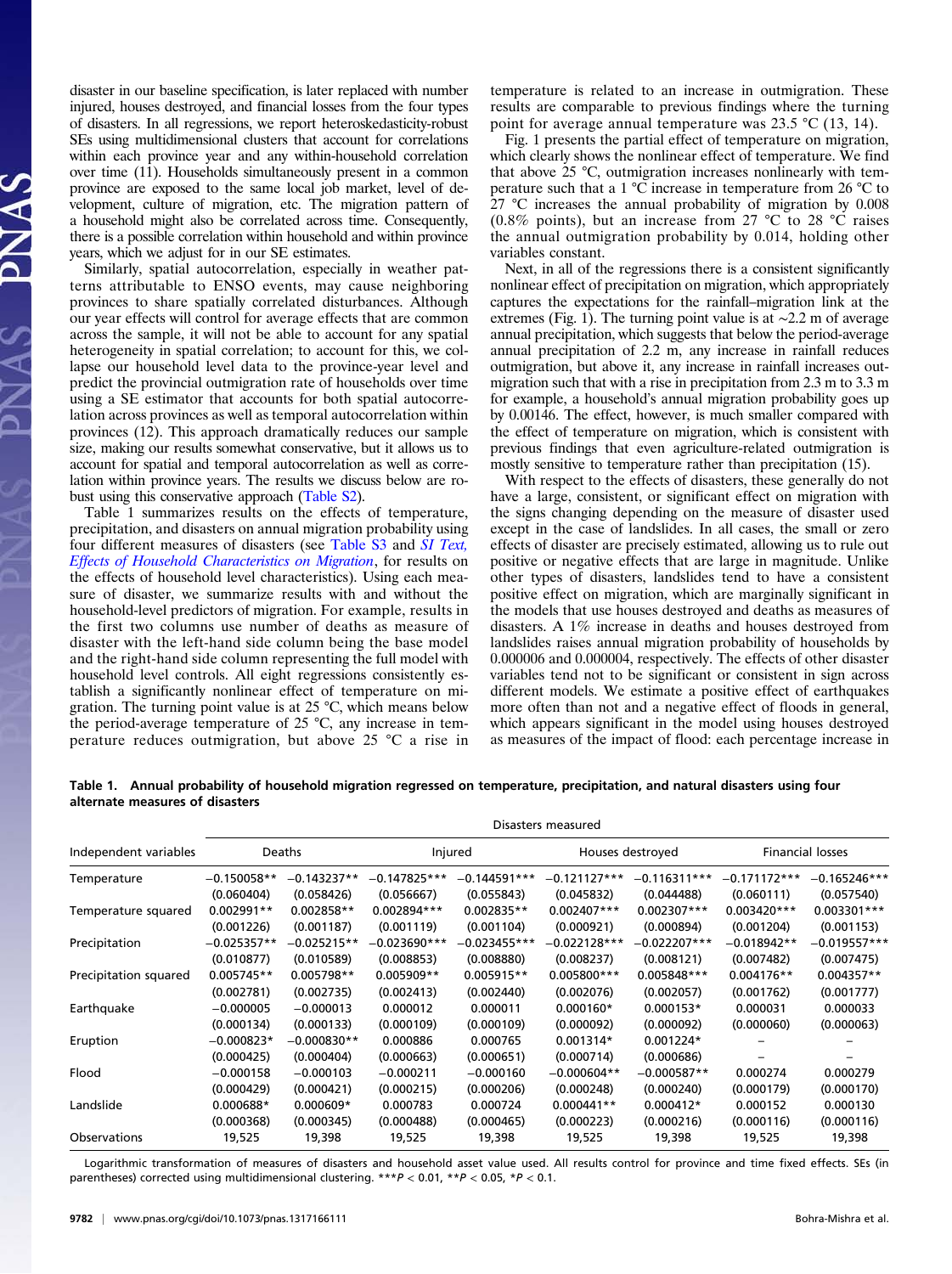

Fig. 1. Nonlinear effects of temperature and precipitation on annual migration probability.

houses destroyed by flood is estimated to reduce annual migration probability by 0.000006. We do not have data for volcanic eruptions when financial losses are used as a measure of disaster. Among the remaining measures of eruptions, however, we estimate a small positive effect of eruptions in four of six models.

Evidence for an Economic Mechanism by Which Environmental Factors Influence Migration. Of all of the environmental factors, temperature had the most significant effect on migration. There are multiple channels through which temperature can influence migration behavior. Studies establishing a negative effect of temperature on agriculture productivity (16–19) have shown, for example, that each 1 °C increase in growing-season minimum temperature in the dry season resulted in 10% decline in rice yield in Philippines (18). Similarly, each degree increase in average growing season temperature resulted in 17% decline in yields of corn and soybeans in the United States (19). Research has also shown that in response to higher temperature, economic output losses in the nonagricultural sector can even exceed losses occurring in agricultural sectors, and these losses grow nonlinearly near 25 °C (12). Furthermore, each degree increase in annual temperature has been shown to reduce annual economic growth by as much as 1.1% points (20). Temperature increases are also shown to be associated with increase in the risk of violent conflicts (21–23). A rising temperature could therefore increase outmigration through a negative effect on income in agriculture as well as nonagricultural sectors and potentially over time by creating a less stable social environment. Prior work suggests there is evidence that temperature affects migration through its influence on agricultural productivity (13–15).

We cannot consider all possible mechanisms by which the environmental variables influence migration, but we are able to examine whether the data are consistent with previously suggested economic channels. If an economic mechanism is important for explaining the dominant effect of temperature on migration, we expect temperature should have a similarly dominant influence on economic conditions. To test this notion, we estimate the effect of climate and disaster variables on the value of household assets, a proxy of household's wealth or income over time by running an empirical model that is consistent with our model specification to predict migration. However, unlike

migration flows, household assets are measured for years 1993, 1997, and 2000. Therefore, though we use similar approach of predicting the effects of period-average of environmental variables as before, we have to predict the impact of different periodaverage of environmental variables on household assets.

Table 2 summarizes the results using two different ways in which environmental variables are measured. For example, results in the first column use environmental factors measured for the most recent 2 y (1992 and 1993, 1996 and 1997, and 1999 and 2000) to predict their effects on the value of household assets measured in 1993, 1997, and 2000, respectively. Similarly, in the second column environmental factors measured for the most recent 4 y are used.

The results in both the regressions consistently establish a significant nonlinear effect of temperature on the value of household assets. The turning point value is at 24 °C, such that below the period-average temperature of 24 °C, any increase in temperature increases household assets, but above 24 °C a rise in temperature is related to a decline in household assets. The nonlinear relationship at higher temperature is such that at 25 °C a 1 °C increase in temperature is related to a 14–15% reduction in the value of household assets, whereas at 26  $\degree$ C a 1  $\degree$ C increase in temperature is related to a 28–31% decline in the value of household assets. This consistently significant link between temperature and household assets suggests a potential income channel through which temperature may affect migration. The results are consistent with findings in a recent study, which showed that extreme temperature and not rainfall increased the long-term migration of men in rural Pakistan by lowering one-third of farming income and resulting in a 16% decline in nonfarm income (24).

Interestingly, we also find that landslides, the only natural disaster that had a consistent positive effect on migration, also have a significant negative effect on household assets in the second column. Each 1% increase in deaths from landslides lowers household assets by 5%. The results suggest that reduction in a household's income could be one possible mechanism via which landslides increase migration.

Projections of Temperature Effects on Migration. Based on our estimates for consistent effects of temperature on whole-household migration, probably driven in part through economic channels, we consider the potential effect of climate change on future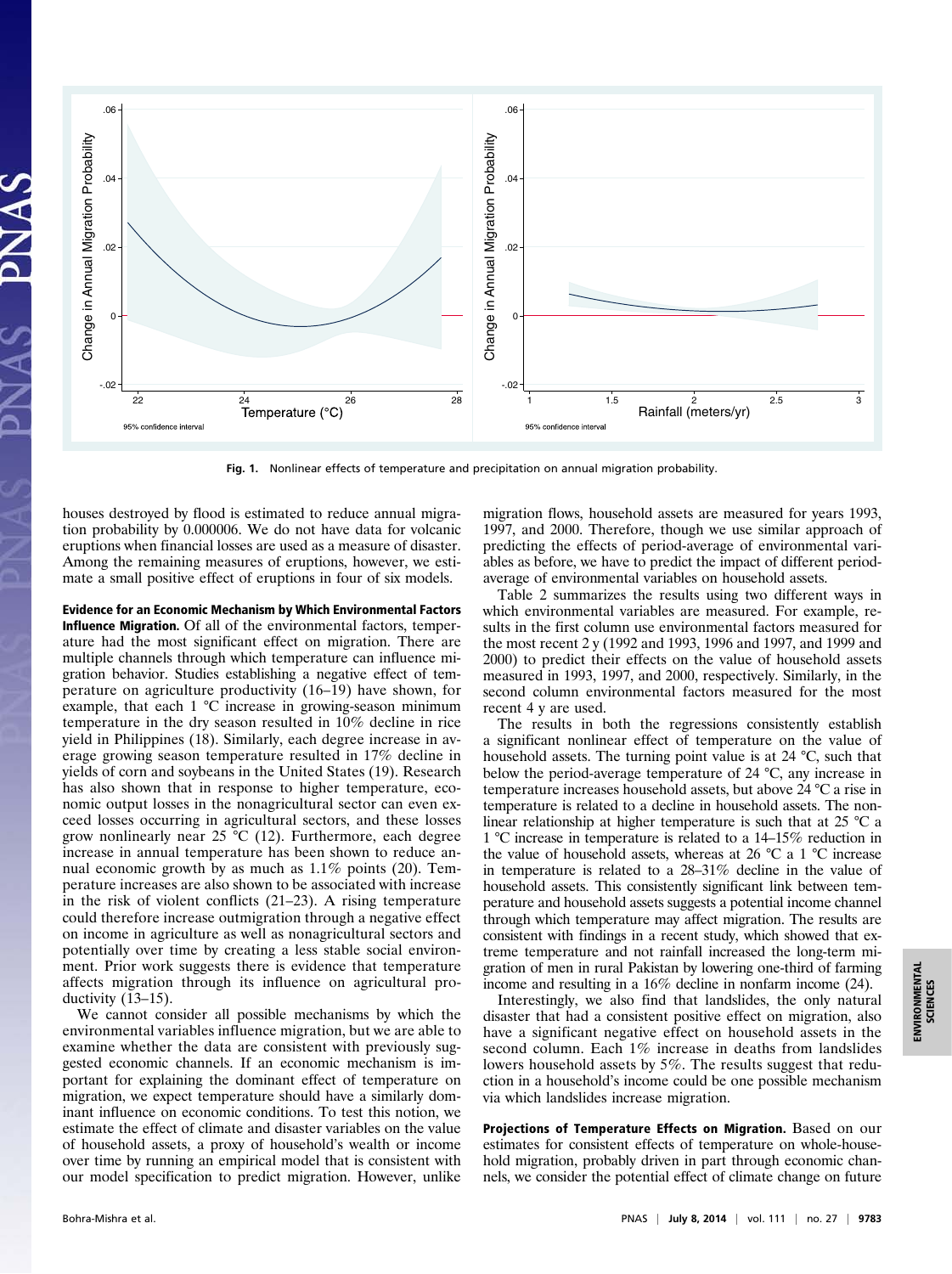| Table 2. The effects of temperature, precipitation, and natural    |
|--------------------------------------------------------------------|
| disasters on the Log value of household assets using environmental |
| factors measured for the most recent 2 $v$ and 4 $v$               |

| Independent<br>variables | measured for $2y$ | Environmental factors Environmental factors<br>measured for 4 y |
|--------------------------|-------------------|-----------------------------------------------------------------|
| Temperature              | 4.87047**         | 4.41603**                                                       |
|                          | (1.97275)         | (1.75353)                                                       |
| Temperature squared      | $-0.10073**$      | $-0.09124***$                                                   |
|                          | (0.03938)         | (0.03268)                                                       |
| Precipitation            | 0.08062           | 0.27600                                                         |
|                          | (0.29311)         | (0.45059)                                                       |
| Precipitation squared    | $-0.01834$        | 0.01211                                                         |
|                          | (0.07001)         | (0.10459)                                                       |
| Earthquake               | $-0.00590$        | 0.01864                                                         |
|                          | (0.02535)         | (0.01830)                                                       |
| Eruption                 | 0.04559           | 0.01816                                                         |
|                          | (0.10827)         | (0.01542)                                                       |
| Flood                    | 0.05721           | 0.00007                                                         |
|                          | (0.03481)         | (0.01662)                                                       |
| Landslide                | 0.01673           | $-0.05054***$                                                   |
|                          | (0.02579)         | (0.01798)                                                       |
| Observations             | 19,398            | 19,398                                                          |

Logarithmic transformation of measures of disasters and household asset value used. Results control for household characteristics along with province and time fixed effects. SEs (in parentheses) corrected using multidimensional clustering.  $***P < 0.01$ ,  $**P < 0.05$ ,  $*P < 0.1$ .

rates of permanent migration. Using 1960–1990 temperature as the baseline, over a period of half a century there has been a small increase of 0.2 °C in the average annual temperature of Indonesia ([Fig. S2](http://www.pnas.org/lookup/suppl/doi:10.1073/pnas.1317166111/-/DCSupplemental/pnas.201317166SI.pdf?targetid=nameddest=SF2)). The past (1960–2007) trend in average annual temperature of each individual province, however, shows that most of the provinces experienced an increase in temperature with only a few exceptions. For example, over the last half a century, some provinces, like East Nusa Tenggara and Central Java, experienced a greater-than-average increase in temperature compared with the country as a whole with an increase of 1.17 °C and 0.74 °C, respectively. The provincial level temperature trends elucidate how temperature changes may have already affected migration from certain provinces. In addition, our analysis of panel data shows the migration response to the highly variable period-to-period temperature, and not just the entire long-term trend in temperature.

Based on the coupled model intercomparison project phase 3 (CMIP3) model output (averaged over 21 CMIP3 models) for temperature projections, using 1960–1990 as the baseline climate, by 2100 the average annual temperature in Indonesia is projected to increase by 2 °C to 2.5 °C under the A1B emissions scenario (25). (New assessments will likely become available in the next few years based on CMIP5 model output, and our projected effects of temperature on migration should be reexamined in the context of such studies.) We adjust these temperature projections with historical data indicating a temperature increase of 0.2 °C between the 1960 and 1990 baseline temperature and the 2007 temperature. The resulting difference gives us 1.8 °C (2–0.2) to 2.3 °C (2.5–0.2) as the projected range for future increase in temperature from 2007 to 2100 for all of Indonesia. We then assume that the national average increase applies to each province and estimate the effect of the projected future rise in temperature on annual migration probability of households using our regression coefficients for temperature. This procedure inherently assumes that migration response to multiyear variations resembles that of long-term trends in temperature, an untested proposition. Also, large uncertainties in province-level temperatures result from using this approach, but it serves the purpose here of demonstrating the potential magnitude of climate-related migration for the country as a whole.

Assuming the 2007 average annual temperature of 25.1 °C for the whole country as the starting point, in the low- and hightemperature projection scenarios, the average annual temperature is projected to increase to 26.9 °C and 27.4 °C, respectively, by 2100. We apply our quadratic model for the temperature effect and assume the same temperature sensitivity of migration in the future as now. By 2100, the annual probability of wholehousehold migration to another province is expected to increase by 0.01–0.016 (in the low and high projected temperature scenarios respectively) compared with the annual migration probability at the 2007 average starting temperature of 25.1 °C. If the starting temperature for some provinces is higher than the average for the country, the predicted annual migration probability can be considerably higher given the nonlinear relationship between temperature and migration.

To demonstrate the above point, we include the predicted change in annual outmigration probability under the projected low- and high-temperature increase for the sampled provinces ([Table S4](http://www.pnas.org/lookup/suppl/doi:10.1073/pnas.1317166111/-/DCSupplemental/pnas.201317166SI.pdf?targetid=nameddest=ST4)). For provinces such as Central Java, East Java, Lampung, and South Sumatra, with a starting temperature at around 26 °C, the predicted increase in outmigration probability varies from 0.02 to 0.03, which is much higher than the predicted increase for the country as a whole at 0.01–0.016. Similarly, for provinces such as South Kalimantan, Yogyakarta, and Jakarta, with an even higher starting temperature at ∼27 °C, the predicted increase in outmigration probability is much higher ranging from 0.03 to 0.04 for the first two and 0.03 to 0.05 for Jakarta. However, provinces such as North Sumatra, South Sulawesi, and West Sumatra, with a starting temperature at ∼24 °C, are likely to see no increase in outmigration, whereas a province like West Java may experience a very small increase of close to 0.01. At the other extreme is Bali, with a starting temperature at ∼22 °C, which may actually experience a decline in outmigration probability with the predicted decline between 0.02 and 0.03.

An earlier study projects that by 2080 climate change, through its effect on agricultural productivity, may lead to additional outmigration of 2–10% of the current working age population in Mexico (13, 14). In another study using baseline climate in 1960–1989 and the expected change in weather, by 2070–2099, 5-y outmigration rates of rural counties in the US Corn Belt are projected to increase by 30% due to decline in crop yields as a consequence of warming climate (15). Although these results provide some basis of comparison for our study, the magnitude of the effects of temperature on migration may vary by location due to a host of unobservable characteristics in different country settings that cannot be fully controlled for.

# **Discussion**

This study investigates the effects of natural disasters and climatic variations on permanent migration of households between provinces. The findings suggest that sudden disasters have much smaller impact on permanent migration relative to the strongly nonlinear effect of temperature and, to a lesser extent, precipitation. These results complement the existing findings that suggest an influential role of disasters on temporary and shortdistance moves rather than permanent moves.

As for the effects of climatic variations on migration, rainfall has a quadratic effect such that in conditions that are initially dry, a decline in rainfall tends to increase migration, whereas in wetter conditions, an increase in rainfall increases migration. Although significant, these effects of rainfall on permanent migration are small in magnitude, suggesting that rainfall may have a more profound impact on temporary and shorter-distance movement as also suggested in previous literature.